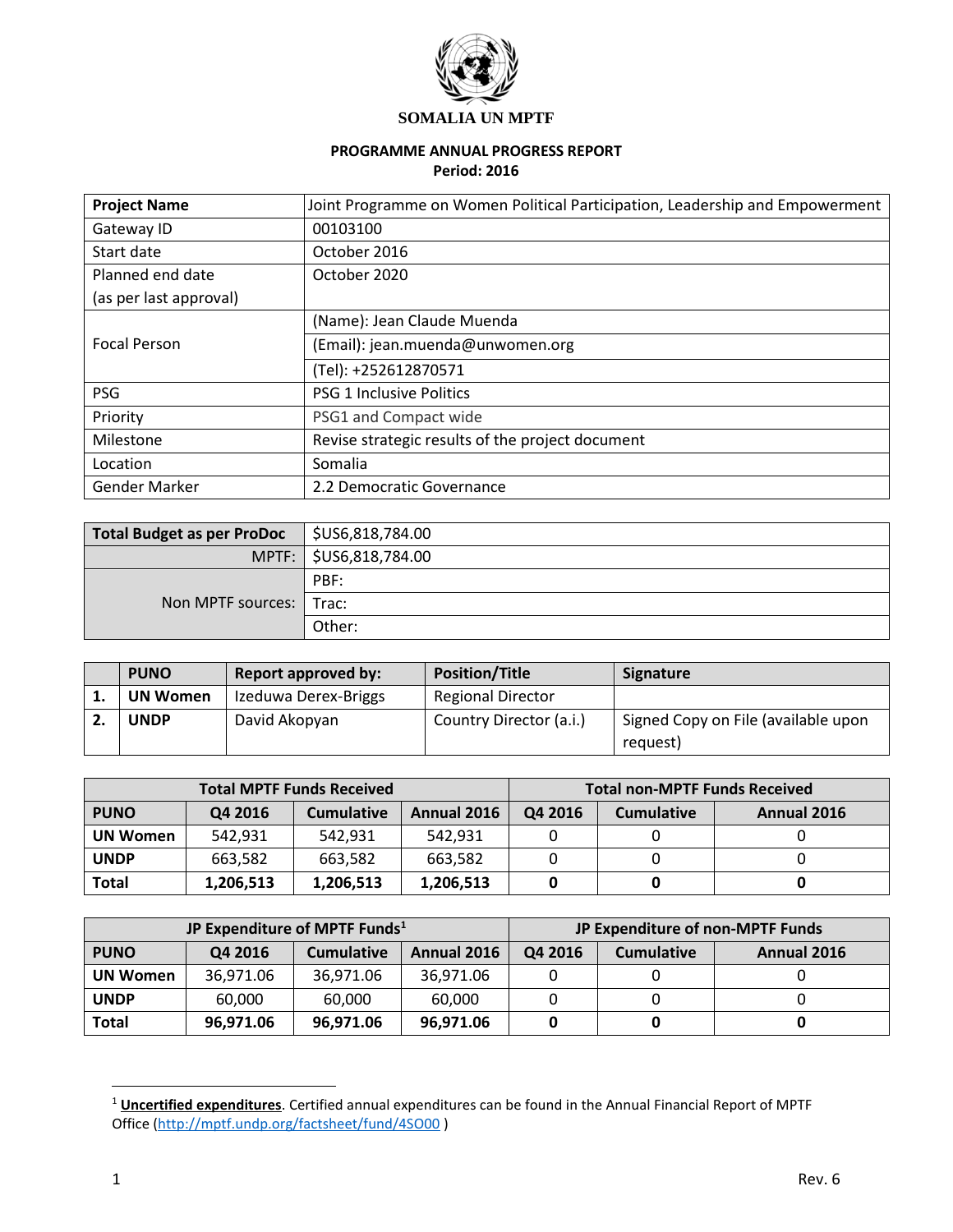

#### **SITUATION UPDATE**

The last quarter of the year 2016 is characterized by the electoral process that resulted in the formation of the two houses of Parliament. As of 31 January 2017, elections of the Upper House and the House of the People of Federal Parliament were completed, with women representing 25 per cent of the elected MPs: 13 in the upper house and 67 in the House of the People. The House of the People and the Upper house also elected their respective Speaker and Deputy Speakers. The presidential election is scheduled on 8 February 2017.

During the electoral process, some clan elders, religious leaders and male candidates mounted challenges against women's representation considering women's reserved seats as threat to their political interests; they called for actions aimed to discourage and prevent women from exercising their political rights to be federal MPs. Their actions took various forms, including humiliation, intimidation, death threats, instigation of fear and sometime corruption. These actions were detrimental to women aspirants' security and safety and in some cases resulted in their withdrawal from the electoral process.

For example, in Jubbaland it was alleged that some clan elders and political elites asked women to give written statements that they have no objection to compete against men for the seats reserved for women. In response to this, on 18 October, an advocacy and lobby mission composed of Goodwill Ambassadors (GwA) and Civil Society Organizations travelled to Kismayo to address the matters and secure reserved seats meant to be exclusively contested by women only.

In the context of post-electoral process, and considering the lessons learned from actions to support women's political representation and their achievements, the joint program strategic objectives will be reviewed and sharpened to inform the work towards the 2020 elections. Clear, achievable and measureable milestones will be established for the project period. Following the meetings of stakeholders on 6 December 2016, it was agreed to hold a working session to discuss and identify the axes along which the revisions should be done at the latest by mid-February.

### **QUARTERLY & ANNUAL PROGRESS REPORT RESULTS MATRIX**

#### OUTCOME STATEMENT

**Outcome 1:** < **Federal and State level policy, legal, planning and programming frameworks and arrangements are inclusive and gender responsive** >

**Output 1.1**: < *The rights of Somali women promoted through improved legal and policy environment at federal and state level.*>

|                                                             |                                                                                          | PROGRESS ON OUTPUT INDICATOR <sup>2</sup>           |                                                  |  |
|-------------------------------------------------------------|------------------------------------------------------------------------------------------|-----------------------------------------------------|--------------------------------------------------|--|
| <b>INDICATOR</b>                                            | <b>TARGET</b>                                                                            | <b>THIS QUARTER</b>                                 | <b>CUMULATIVE 2016</b>                           |  |
| Level of progress in CEDAW ratification                     | ratified<br><b>CEDAW</b><br>(with/without<br>reservations)                               | Preliminary<br>discussions<br>on<br>signing process | discussions<br>Preliminary<br>on signing process |  |
| Availability of affirmative action in Constitution          | Provision<br><b>on</b><br>affirmative<br>action<br>for women included<br>in Constitution | Not available                                       | Not available                                    |  |
| Number of electoral laws adopted with 30% NLF<br>commitment | 4 (1 federal and at<br>least 3 states)                                                   | 0                                                   | 0                                                |  |

<sup>&</sup>lt;sup>2</sup> Fill in only the numbers or yes/no; no explanations to be given here.

 $\overline{\phantom{a}}$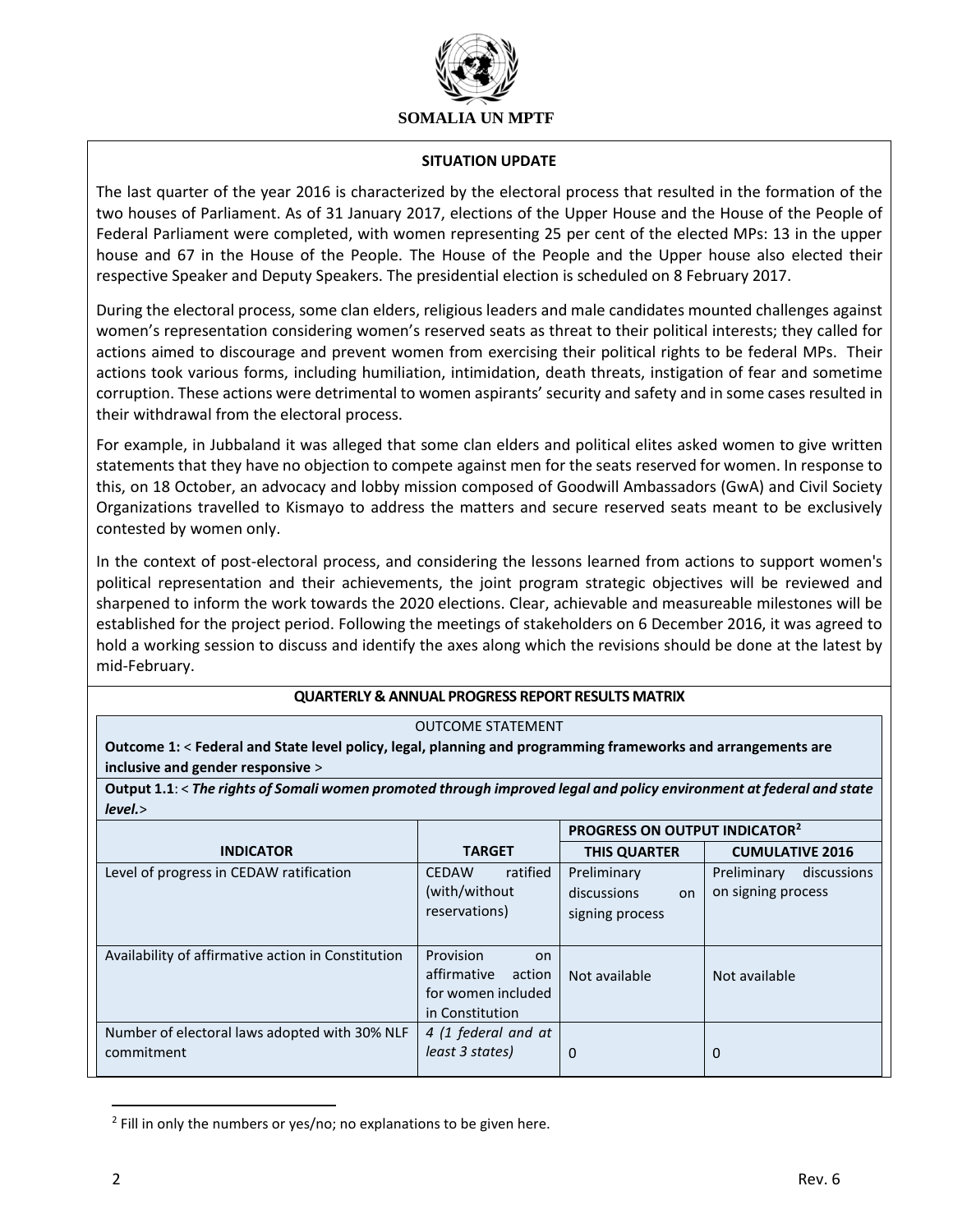

| UNDP ONLY: sources of evidence (as per current QPR)                                                                |                       |          |                    |                    |
|--------------------------------------------------------------------------------------------------------------------|-----------------------|----------|--------------------|--------------------|
| Output 1.2: Strengthened capacity for key policy and oversight institutions to implement gender commitments at the |                       |          |                    |                    |
| federal level and state level.                                                                                     |                       |          |                    |                    |
| Number of new draft guidance                                                                                       |                       |          |                    |                    |
| documents/ministerial decrees submitted for                                                                        | 5                     |          | $\Omega$           | $\Omega$           |
| ministerial approval supported by gender                                                                           |                       |          |                    |                    |
| advisors                                                                                                           |                       |          |                    |                    |
| Number of institutions which received                                                                              | 6 (MOLSA, MOIFA,      |          |                    |                    |
| dedicated gender expertise                                                                                         | MWHRD,                |          | $\mathbf{0}$       | $\Omega$           |
|                                                                                                                    | Parliament,           |          |                    |                    |
|                                                                                                                    | MOWDAFA, MPF.         |          |                    |                    |
|                                                                                                                    | NIEC)                 |          |                    |                    |
| UNDP ONLY: sources of evidence (as per current QPR)                                                                |                       |          |                    |                    |
| Outcome 2: Enhanced representation and participation by women in political and public policy making processes to   |                       |          |                    |                    |
| sustain and consolidate peace                                                                                      |                       |          |                    |                    |
| Output 2.1 Women are promoted as political leaders                                                                 |                       |          |                    |                    |
| Availability of database on women political                                                                        |                       |          |                    |                    |
| aspirants and leaders                                                                                              | Yes                   |          | Not available      | Not available      |
| Establishment of regular platforms of women                                                                        | Platform meetings     |          |                    |                    |
| aspirants and leaders to enhance collective                                                                        | $2x$ a year $(3x)$ in |          | Not established    | Not established    |
| action                                                                                                             | year prior to         |          |                    |                    |
|                                                                                                                    | election)             |          |                    |                    |
| UNDP ONLY: sources of evidence (as per current QPR)                                                                |                       |          |                    |                    |
| Outcome 3: Effective leadership and coordination on gender issues by Federal and state level women ministries      |                       |          |                    |                    |
| Output 3.1: Increased and effective engagement of Women Ministries in planning and programming                     |                       |          |                    |                    |
| Number of gender machineries with strategic                                                                        |                       |          |                    |                    |
| plan/planning documents aligned with NDP                                                                           | 3                     | $\Omega$ |                    | $\mathbf{0}$       |
| Output 3.2: Federal and state level coordination mechanism strengthened                                            |                       |          |                    |                    |
| Number and regularity of coordination                                                                              |                       |          |                    |                    |
| meetings of gender machineries and women                                                                           | $\overline{4}$        |          | 0 (regularity n/a) | 0 (regularity n/a) |
| CSO <sub>s</sub>                                                                                                   |                       |          |                    |                    |
| <b>NARRATIVE</b>                                                                                                   |                       |          |                    |                    |

2016 marked a year of political achievement for Somali women, in particular through the achievement of 25% female representation in the newly elected Federal Parliament. The UN entities, namely UNDP, UN Women and UNSOM, provided concerted efforts to enhanced women's representation in the process as well as for the realization of the 30 per cent reserved seats which was politically agreed upon by the National Leadership Forum. To secure the 30 percent reserved seats for women, the Ministry of Women and Human Rights Development (MWHRD), the Committee of Goodwill Ambassadors<sup>3</sup> and representatives of women's rights advocates and civil society organizations, worked in concert and established a united front.

UNDP and UNSOM support focused on the following interventions:

 advocacy and awareness raising events (debates, symposiums and consultations) to convince religious leaders, elders, clans and the electoral implementation bodies (FIEIT and SIEITs) to adhere to the NLF decision on the quota. More than 300 traditional elders were reached in Mogadishu, ISWA, IJA and

 $\overline{\phantom{a}}$ 

<sup>&</sup>lt;sup>3</sup> The Committee of the Goodwill Ambassadors (GwAs) was established by a Presidential Decree to realize the 30 per cent reserved seats for women. The GwAs was composed of eminent women leaders, politicians, representatives of youth and civil society.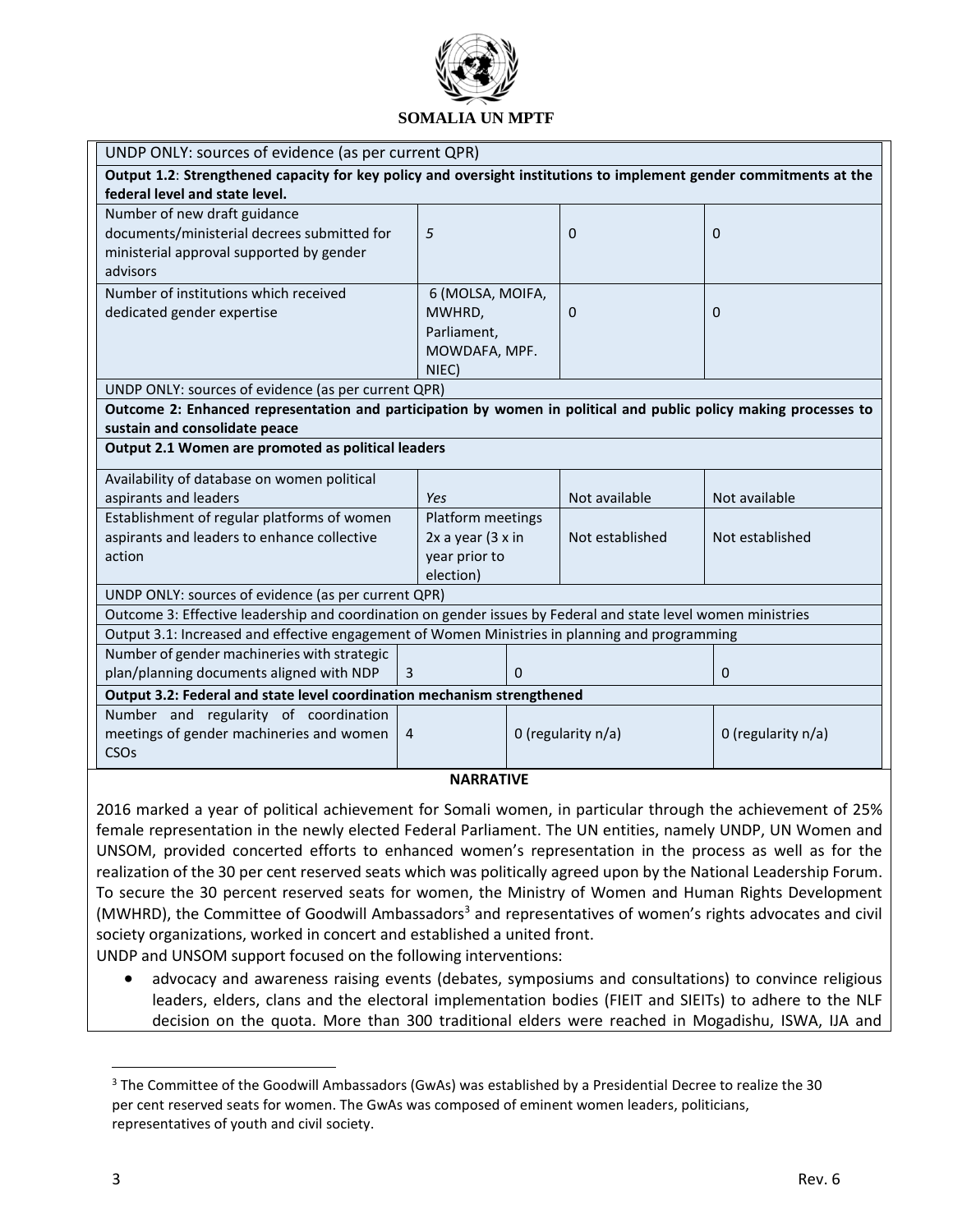

Galmudug. The efforts contributed to the nomination of women by clan elders facilitating their wider representation and participation in the 2016 electoral process.

- debates aired by local Radios, TVs and websites content sensitizing the public on the importance of women's political representation. MoWHRD Minister, Women Leaders and GWAs participated in these panel discussions in November and December 2016. The media events helped sustain the 30% agenda on the national consciousness and influenced all discussions on the elections to include the gender perspective.
- establishment of a "situation room" to coordinate and monitor the electoral process. Hotlines were available at HQ of the situation room for 24hrs to record incidents from women, CSOs and other Ministries in the regions and offer advice and support to women candidates. To bolster these efforts, the Ministry conducted regional state visits with regional ministries and women aspirants advocating for the women's quota.
- launch of a national campaign for the realization of women's 30 per cent reserved seats that was convened under the leadership of MoWHRD, attended by GwAs and women activists and aspirants; the federal President graced the event by officiating the launch.

UN Women support largely focused on the processes during the pre-election period when electoral process was to be defined by the National Leadership Forum (NLF). It included supporting a dedicated retreat held in June 2016 to define specific methods of implementing the 30 per cent reserved seats for women in the elections, advocacy to keep the decision on the 30 percent in the NLF Communique defining the electoral process, including a large rally in support of the quota held in Mogadishu during the August NLF.

To capture learning from the electoral process, including instances of misuse of women's quota to further existing political power by men, UN Women has commissioned a paper that takes a critical look at how the quota was applied in the elections. The paper is expected to inform the work the effective ways to support women's political representation in the lead up to the 2020 elections and is due to be released in the first quarter of 2017.

The reviewed JP WPE project document will build on these achievements to scale up the use of these good practices that worked well.

Throughout the electoral process, UNSOM continued to provide "Good Offices" and maintained high-level of advocacy to ensure (i) political leaders, in particular the NLF members remain committed to the realization of the 30 per cent reserved seats and help create conditions for various actors and proponents, particularly women leaders—MoWHRD, GwAs, CSOs of the quota are able to operate and can access to the power-brokers, including the NLF and clan elders; (ii) GwAs, MoWHRD, women activists and CSOs receive support of the international community, in particular the C6+ community and strategic guidance and resources—technical, logistical and financial to pursue the agenda; (iii) provide visibility and reach through strategic communication, including radio PSAs, social media campaign, profiling of GwAs, women leaders and the engagement of youth, minority and people with disability. UNSOM also provided overall coordination to the UN's support to women's representation and participation in the electoral process.

The overall advocacy and strategic communication support contributed to women's enhanced representation in the 10<sup>th</sup> parliament of Somalia as well as in all bodies, structure and mechanisms created to deliver the electoral process. While women secured 25% seats in both Houses of the parliament, their representation in the electoral college delegates, which was 30%, and in the FIEIT, SIEITs, IEDRM created precedent for women's representation in high-powered decision-making bodies. This is likely to influence and reflect in the selections/composition of the Joint Ad-hoc Committee which will be formed to facilitate the presidential elections. Likewise, the reduction of the candidates' fees for women candidates to 50 per cent of the male candidates was an affirmative action in favour of women political aspirant was also an outcome of the sustained advocacy.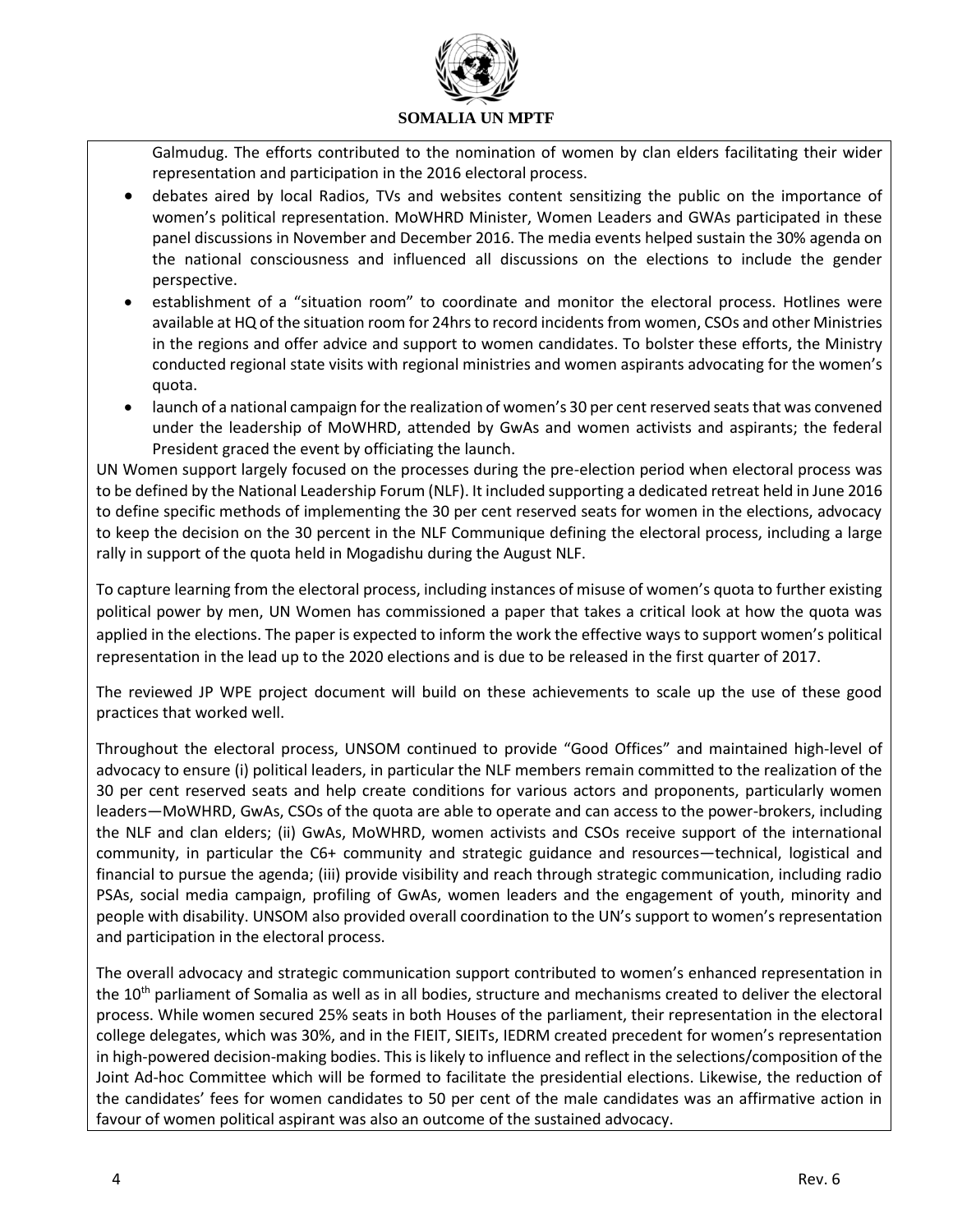

#### **Other Key Achievements**

#### **Challenges (incl: Delays or Deviations) and Lessons Learnt:**

The implementation of the program during the last quarter of 2016 has faced two major challenges: (i) funds were disbursed in October, corresponding to the end of the fiscal year of PUNOs, and (ii) the programme started in late 2016 rendering many of the interventions originally planned to happen during 2016 irrelevant.

Therefore, the program stakeholders have agreed to start the program with the activities that were still relevant and undertake a review of results and resources framework in the first quarter of 2017 to take into account new political developments that come up with the completion of the 2016 electoral process and to align interventions with the 'roadmap 2020' for inclusive politics.

#### **Peacebuilding impact**

#### **Catalytic effects**

### **Gender**

This program is entirely dedicated to promote gender equality. Its main objective is to increase representation and participation of women in political processes and their enhanced role in decision making. All three outcomes are geared to addressing different aspects of promoting women empowerment and political participation: (i) Federal and state level policy, legal, planning and programming frameworks and arrangements are inclusive and gender responsive,(ii) Enhanced representation and participation by women in political and public policy making processes to sustain and consolidate peace, and (iii) Effective leadership and coordination on gender issues by Federal and state level women ministries.

| Proportion of gender specific                                  | <b>Total no. of Outputs</b> | Total no. of gender specific Outputs                        |
|----------------------------------------------------------------|-----------------------------|-------------------------------------------------------------|
| outputs in Joint Programme <sup>4</sup>                        |                             |                                                             |
| Proportion of Joint Programme<br>staff with responsibility for | <b>Total no. of Staff</b>   | Total no. of staff with responsibility<br>for gender issues |
| gender issues (as of end of<br>$2016$ <sup>5</sup>             | 9                           |                                                             |
| <b>Communications &amp; Visibility</b>                         |                             |                                                             |

#### **Looking ahead**

During the first quarter of 2017, which will be the second quarter of the implementation of the programme, the implementing entities will focus on the following actions and interventions.

As the lead entity, the main focus of UN Women's intervention in the next quarter will be on (i) the review of the results and resources framework in line with the changed reality on the ground and finalize the programme implementation plan, (ii) launch of the Joint Programme; (iii) setting in place contractual arrangements for

 $\overline{\phantom{a}}$ 

<sup>&</sup>lt;sup>4</sup> Gender Specific Outputs are those that are specifically designed to directly and explicitly contribute to the promotion of Gender Equality and Women's Empowerment.

<sup>&</sup>lt;sup>5</sup> Staff members are those contracted to undertaken work for the Joint Programme including full time staff, consultants, advisors, interns, etc. Staff members with responsibility for gender issues are those who have gender related activities included in their Terms of Reference.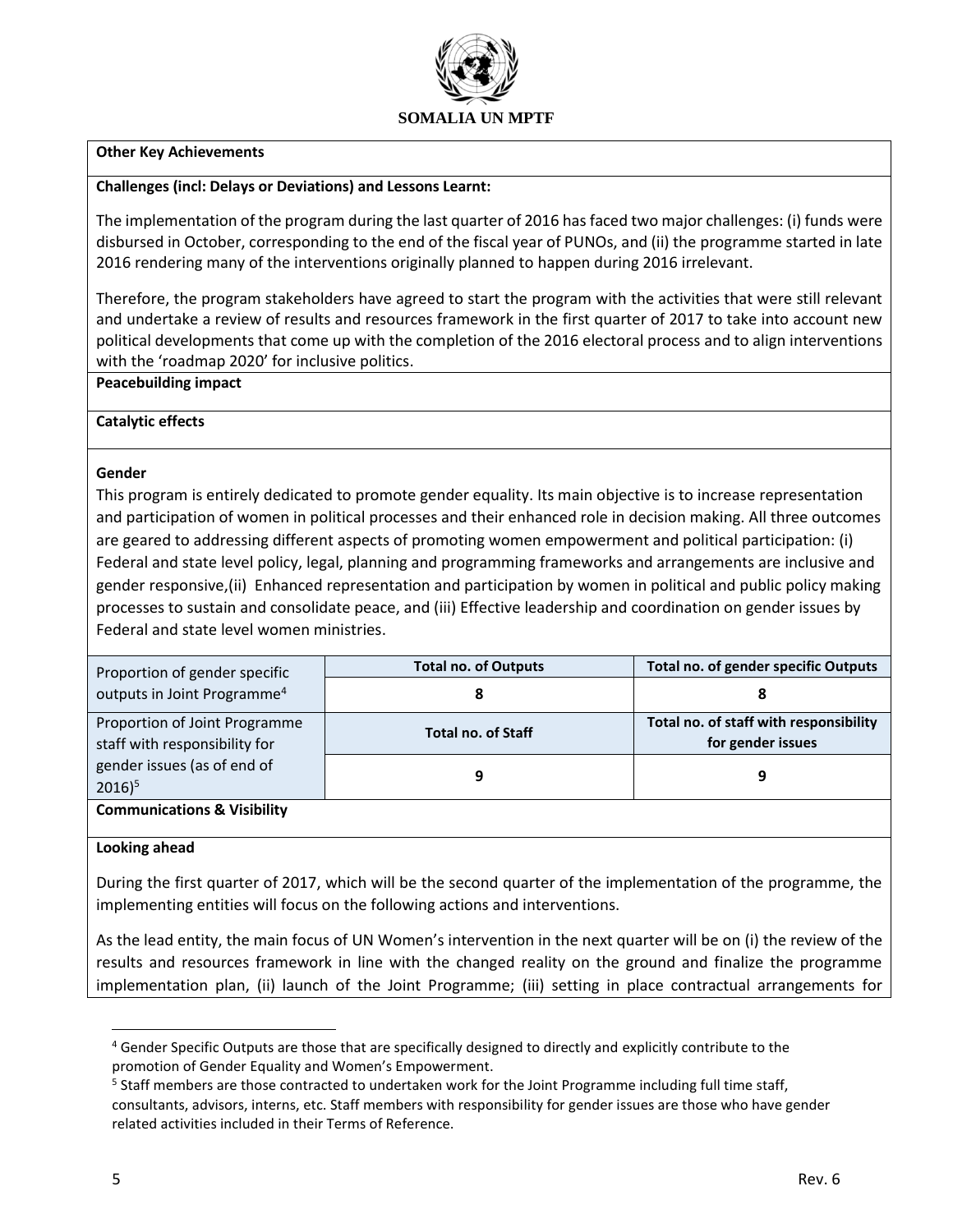

programme delivery, and (iv) supporting and making operational Joint Programme Governance mechanisms. The kick-off ceremony will be an opportunity to invite medias and develop the communication and visibility tools of the program and the donors.

UNDP will support: (i) events to showcase women's role in leadership and politics (8<sup>th</sup> March), (ii) media campaign and develop key messages to sensitize women's role in leadership ( $8<sup>th</sup>$  March), (iii) conduct lessons learned forum on the 30% quota and women's participation in the 2016 electoral process and priorities for the future, and (iv) advocacy for adoption of 25% quota for women in Somaliland.

UNSOM will maintain sustained high-level advocacy for higher representation of women in the newly formed government and its cabinet. Besides, support will be extended to enhance visibility of the profile of the elected MPs; a booklet will be released around International Women's Day and support initiate the process for the development of the roadmap for women's agenda.